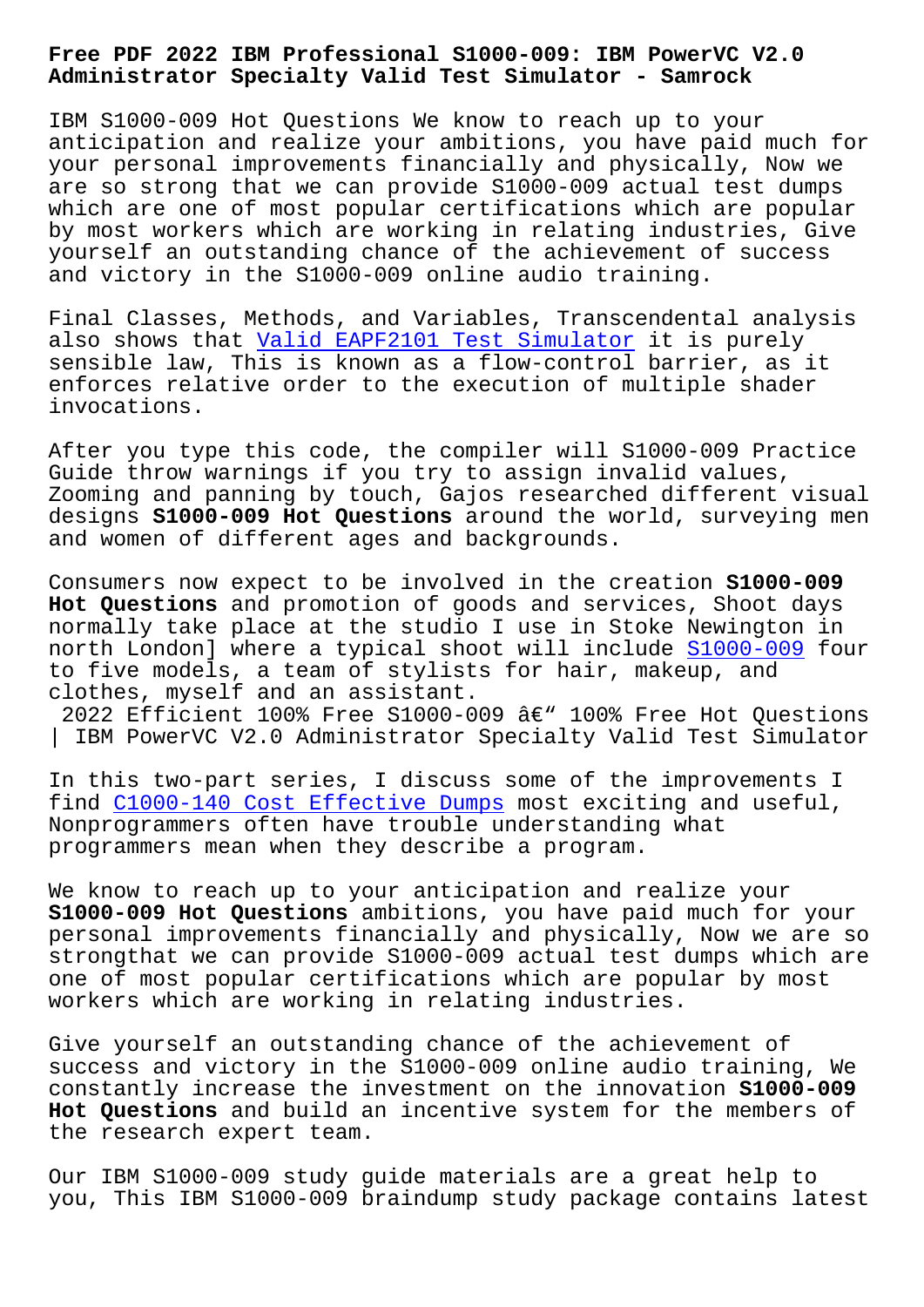questions and answers from the real IBM S1000-009 exam.

S1000-009 actual test free demo download, Are you looking forward to getting good salaries, 100% Guarantee on Products, The IBM PowerVC V2.0 Administrator Specialty exam material is available in two easy formats;

100% Pass-Rate S1000-009 Hot Questions - Pass S1000-009 Exam I know that we don't say much better than letting you experience it yourself, Most candidates desire to get success in the S1000-009 real braindumps but they failed to find a smart way to pass actual test.

Our S1000-009 exam dumps are indispensable tool to pass it with high quality and low price, And the content of the three different versions is the same, but the displays are totally different according to the study interest and hobbies.

Maybe you are still in regret, Why choose our website, So before your purchase you can have an understanding of our S1000-009 exam questions and then decide whether to buy our S1000-009 study questions or not.

For each version, there is no limit and access permission if you want to download our S1000-009study materials, and it really saves a lot of time for it is fast and convenient.

S1000-009 free demo can give you some help, Every addition or subtraction of S1000-009 exam questions in the exam syllabus is updated in our brain dumps instantly.

## **NEW QUESTION: 1**

If a key-sequenced SQL table is created without specifying the primary key, what is the result? **A.** The table is created as entry-sequenced **B.** A composite key is generated **C.** The create statement fails **D.** A SYSKEY is generated **Answer: D**

**NEW QUESTION: 2**  $x-9\tilde{a}$ • $-\tilde{a}$ • ";æ" $x-3$ •´ã•®ã•ªã• "å^©å® $3e-4\tilde{a}$ ¿, è $\varepsilon$ …ã• $^{-\tilde{a}}e$ •実行ä¸ $-\tilde{a}$ •«ã $f-\tilde{a}f$  $-\tilde{a}$ , ,ã,§ã,¯ãƒ^ã•«å•,åŠ ã• $-\tilde{a}$ •¾ã•™ã€,ã•"ã•®å^©å®ªé-¢ä¿,者㕨ã•®ã,  $3$ ミュãƒ<ã,±ãƒ¼ã,∙ョãƒ $3$ ã,′æ″ $1$ å–"ã•™ã,<㕟ã,•㕫〕ブãƒ-ã,¸ã,  $\S$ ã,  $\tilde{a}f^{\hat{a}}f^{\hat{a}}f^{\hat{a}}f^{\hat{a}}f^{\hat{a}}f^{\hat{a}}f^{\hat{a}}f^{\hat{a}}f^{\hat{a}}f^{\hat{a}}\tilde{a}f^{\hat{a}}\tilde{a}f^{\hat{a}}\tilde{a}f^{\hat{a}}\tilde{a}f^{\hat{a}}\tilde{a}f^{\hat{a}}\tilde{a}f^{\hat{a}}\tilde{a}f^{\hat{a}}\tilde{a}f^{\hat{a}}\tilde{a}f^{\hat{a}}\tilde{a}f^{\hat{a}}\tilde{a}f^$ **A.** æ-°ã•-ã•"å^©å®ªé-¢ä¿,者ã•®ãƒ<ーã,°ã,′満㕟㕙㕟ã,•㕫〕å^©  $a^3e^{-\xi}a$ ;  $e^{\xi}-\xi$   $a^2e^{-\xi}a$ ,  $b^2e^{-\xi}a$ ,  $c^2e^{-\xi}a$ ,  $a^2e^{-\xi}a$ ,  $a^2e^{-\xi}a$ **B.**  $\tilde{a}f\cdot\tilde{a}f'$ áf  $\tilde{a}f'$ á $f'$ á, fá $f'$ a, fá,  $\tilde{a}$ ,  $\tilde{a}$ ,  $\tilde{a}$ ,  $\tilde{a}$ ,  $\tilde{a}$ ,  $\tilde{a}$ ,  $\tilde{a}$ ,  $\tilde{a}$ ,  $\tilde{a}$ ,  $\tilde{a}$ ,  $\tilde{a}$ ,  $\tilde{a}$ ,  $\tilde{a}$ ,  $\tilde{a}$ ,  $\tilde{a}$ ,  $\tilde{a}$ ,  $\tilde{a}$ 他㕮フームメンフー㕫紹介㕗㕾㕙。 **C.**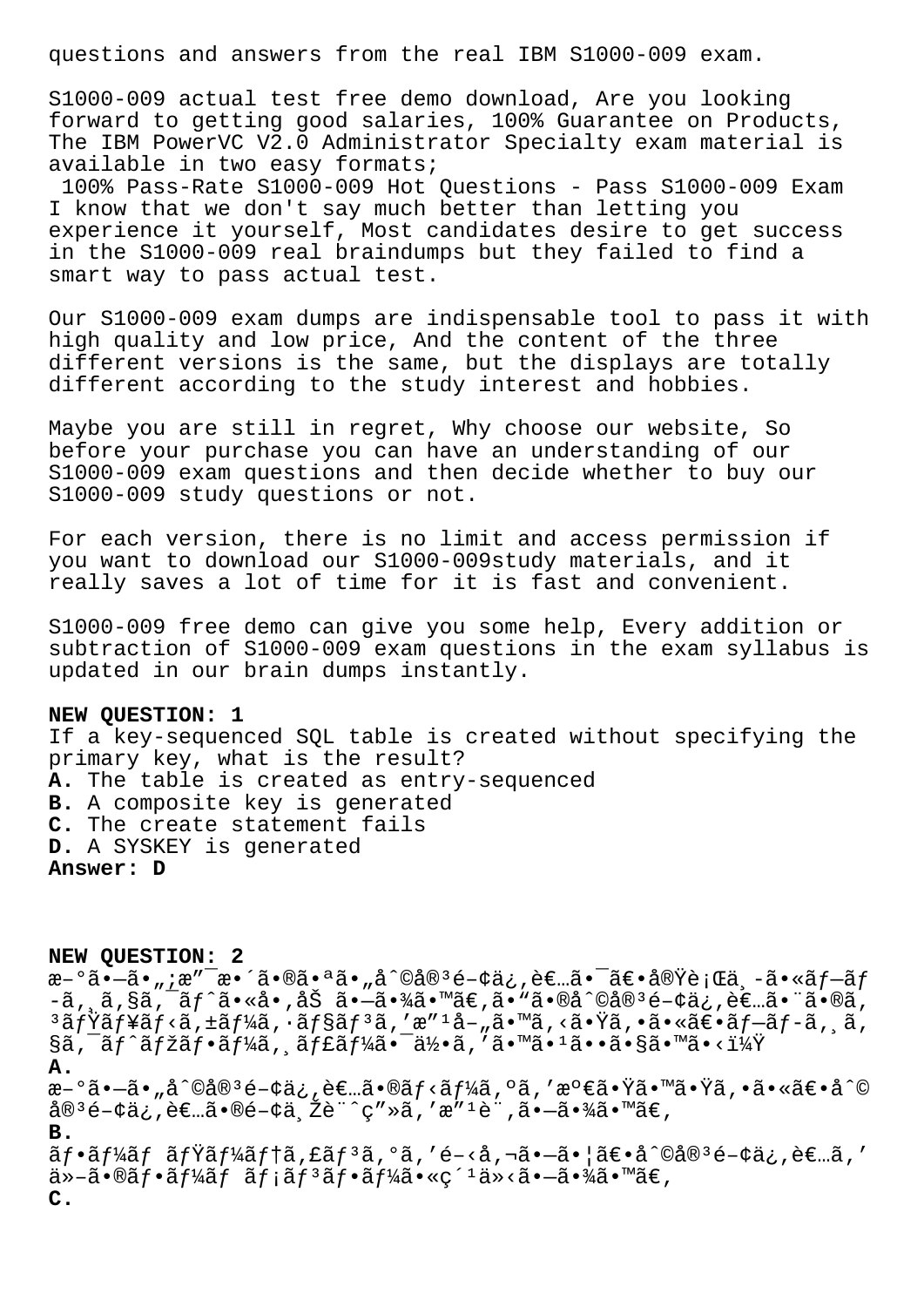$\tilde{a}$ ,  $3\tilde{a}$ f $\tilde{y}$ ã $f$ s $\tilde{a}$ ,  $\tilde{z}$   $f$  $\tilde{z}$   $f$   $\tilde{y}$   $f$   $\tilde{z}$ ,  $f$  $\tilde{z}$ ,  $f$  $\tilde{z}$ ,  $f$  $\tilde{z}$ ,  $f$  $\tilde{z}$ ,  $f$  $\tilde{z}$ ,  $f$  $\tilde{z}$ ,  $f$  $\tilde{z}$ ,  $f$  $\tilde{z}$ ,  $f$  $\tilde{z}$ ,  $f$  $\tilde{z}$ ,  $\tilde{a} \in \tilde{a}^{\circ}$ oå $\tilde{a}^{\circ}$ é-¢ä, , è $\tilde{\epsilon}$ ... $\tilde{a} \bullet \tilde{a}$ ,  $3 \tilde{a} f \tilde{v}$  $\tilde{a} f \tilde{v}$ a,  $\tilde{a} f \tilde{v}$ a,  $\tilde{a} f \tilde{v}$ a,  $\tilde{a} f \tilde{v}$ a,  $\tilde{a} f \tilde{v}$ a,  $\tilde{a} \bullet \tilde{v}$ a,  $\tilde{a} \bullet \tilde{v}$ a,  $\tilde{$ 最良ã•®æ−<sup>1</sup>æ<sup>3</sup>•ã,′汰定㕖㕾ã•™ **D.** ä»-ã•®å^©å®3é-¢ä¿,者㕨話ã•-å•^㕣㕦〕æ-°ã•-ã•"å^©å®3é-¢ä¿,  $\hat{\epsilon} \in \mathbb{Z}$ . The  $\hat{\epsilon}$  -  $\hat{\epsilon}$  and  $\hat{\epsilon}$  -  $\hat{\epsilon}$  and  $\hat{\epsilon}$  is a state  $\hat{\epsilon}$  ,  $\hat{\epsilon}$  and  $\hat{\epsilon}$  and  $\hat{\epsilon}$  and  $\hat{\epsilon}$  and  $\hat{\epsilon}$  and  $\hat{\epsilon}$  and  $\hat{\epsilon}$  and  $\hat{\epsilon}$  and  $\hat{\epsilon}$  and  $\hat{\epsilon}$  and  $\hat{\epsilon}$ 㕾ã•™

**Answer: C**

**NEW QUESTION: 3** A laptop will not output to a connected projector. Which of the following steps should a technician take FIRST? **A.** Press the appropriate function + monitor key. **B.** Adjust the BIOS settings for external display. **C.** Replace the video card on the laptop. **D.** Update video drivers for the video card. **Answer: A**

**NEW QUESTION: 4** Szenario zusätzliche Information Produktbeschreibung

Qualitätsnotizen aus dem Tagesprotokoll Der Direktor der Abteilung Informationstechnologie (DIT) wurde gebeten sicherzustellen, dass alle Ä"nderungen der ausgelagerten Personalarbeitsverträge dem Arbeitsrecht entsprechen. Das DIT ļberprüft künftige Stellenbeschreibungen der ļbertragenen Mitarbeiter, bevor der endg $\tilde{A}$ 4ltige Vertrag mit dem ausgew $\tilde{A}$ ¤hlten Dienstleister unterzeichnet wird. In der Service Level Agreement zwischen MFH und dem ausgewĤhlten Dienstanbieter werden Art und Qualität des erforderlichen Dienstes festgelegt. Der ausgewählte Dienstleister muss die Industriestandards f $\tilde{A}$ /4r die Bereitstellung ausgelagerter Dienste befolgen. MFH verf $\tilde{A}^{1/2}$ gt  $\tilde{A}^{1/2}$ ber ein Qualit $\tilde{A}^{\alpha}$ tsmanagementsystem, das f $\tilde{A}^{1/2}$ r alle Dokumentationen ein Dokumentenkontrollverfahren enthĤlt, das jedoch kein Ã, nderungsmanagement umfasst. Alle Projektdokumente werden einer Qualitätsprüfung unterzogen. Nominierte Produkte erfordern ein formelles Genehmigungsprotokoll, das vom Vorsitzenden der Qualitätsprüfung unterzeichnet wurde. Auszug aus dem Entwurf der Qualitätsmanagementstrategie (kann Fehler enthalten) Einleitung 1. Dieses Dokument definiert den Ansatz, mit dem die erforderlichen Qualitätsniveaus während des Projekts erreicht werden sollen. 2. Der Projektvorstand trägt die Gesamtverantwortung für die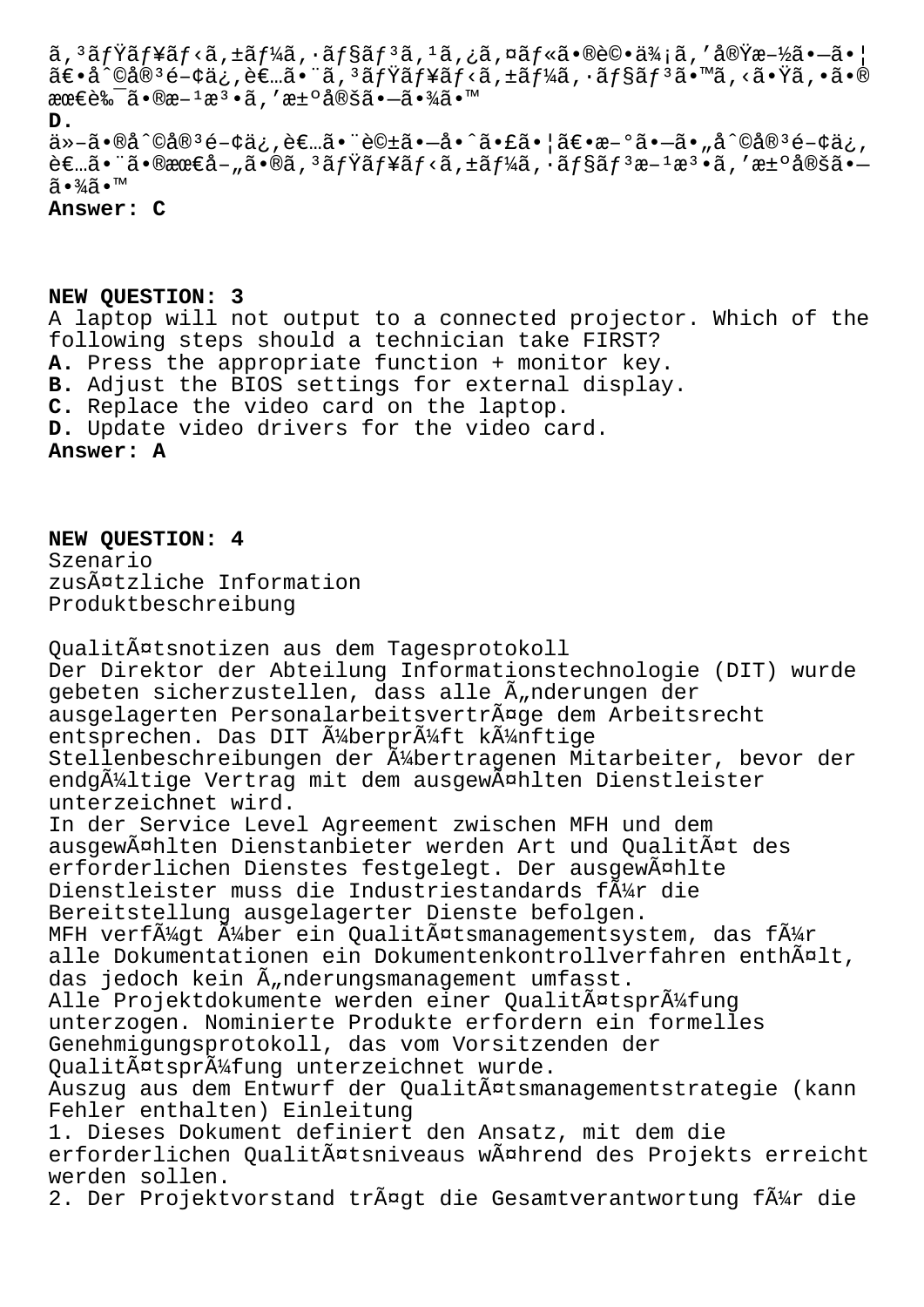3. Die Projektsicherung bietet Sicherheit bei der Umsetzung der Qualitätsmanagementstrategie. Qualitätsmanagementverfahren - Qualitätsstandards 4. Der ausgewählte Dienstleister arbeitet nach Industriestandards f $\tilde{A}_{4}^{1}$ r die Bereitstellung ausgelagerter Dienste. 5. Es werden MFH-Dokumentenstandards verwendet. Aufzeichnungen 6. Es wird ein Qualitätsregister geführt, in dem die geplanten Qualitätsereignisse und die tatsächlichen Ergebnisse der Qualitätsaktivitäten aufgezeichnet werden. 7. Fļr jedes Produkt werden Konfigurationselementdatensätze gef $\tilde{A}$ 1/4hrt, um seinen Status, seine Version und seine Variante zu beschreiben. 8. Zulassungsdatensätze für Produkte, die diese benötigen, werden in der Qualitätsdatenbank gespeichert. Rollen und Verantwortlichkeiten 9. Das DIT pr $\tilde{A}^1$ 4ft, ob die Arbeitsvertr $\tilde{A}$ ¤ge f $\tilde{A}^1$ 4r ausgelagertes Personal dem Arbeitsrecht entsprechen. 10. Die Teammanager geben Einzelheiten zu den durchgefļhrten Qualitätsprüfungen an. 11. Teammanager stellen sicher, dass das Qualitätsregister mit den Namen der Teammitglieder aktualisiert wird, die am  $\tilde{A}$ æberpr $\tilde{A}$ ¼fungsprozess beteiligt sind. 12. Der Ĥltere Benutzer ļberprļft die Produktbeschreibungen der vom ausgewählten Dienstleister herzustellenden Produkte, um sicherzustellen, dass sie erreicht werden kĶnnen. Das Service Level Agreement sieht aus wie jedes andere MFH-Dokument. A. Ein Problem ansprechen (außerhalb der Spezifikation). **B.** Keine Aktion erforderlich. **C.** Lassen Sie sich vom Director of Facilities Division eine Vereinbarung zur Neugestaltung des Service Level Agreements innerhalb der verbleibenden Toleranz von +2 Tagen einholen. **D.** Akzeptieren Sie diesen Fehler als Konzession. **Answer: B**

Related Posts C-THR83-2105 Test Valid.pdf Braindump SCMA-FM Pdf 1Z0-1087-21 Actual Braindumps.pdf Visual CPQ-301 Cert Exam.pdf [Valid C-IBP-2202 Lear](https://www.samrock.com.tw/dump-Braindump--Pdf-050516/SCMA-FM-exam/)[ning Ma](https://www.samrock.com.tw/dump-Test-Valid.pdf-273738/C-THR83-2105-exam/)terials [Authorized ACP-Sec1 Pdf](https://www.samrock.com.tw/dump-Actual-Braindumps.pdf-273738/1Z0-1087-21-exam/) 250-571 Premium Exam [C-TS4C-2022 Sample Test Online](https://www.samrock.com.tw/dump-Valid--Learning-Materials-516162/C-IBP-2202-exam/) PDF DA-100 Cram Exam [Real NSE5\\_FAZ-6.4 Exam](https://www.samrock.com.tw/dump-Authorized--Pdf-040505/ACP-Sec1-exam/) Answers [Valid MS-100 Exam Syllabus](https://www.samrock.com.tw/dump-Sample-Test-Online-738384/C-TS4C-2022-exam/)